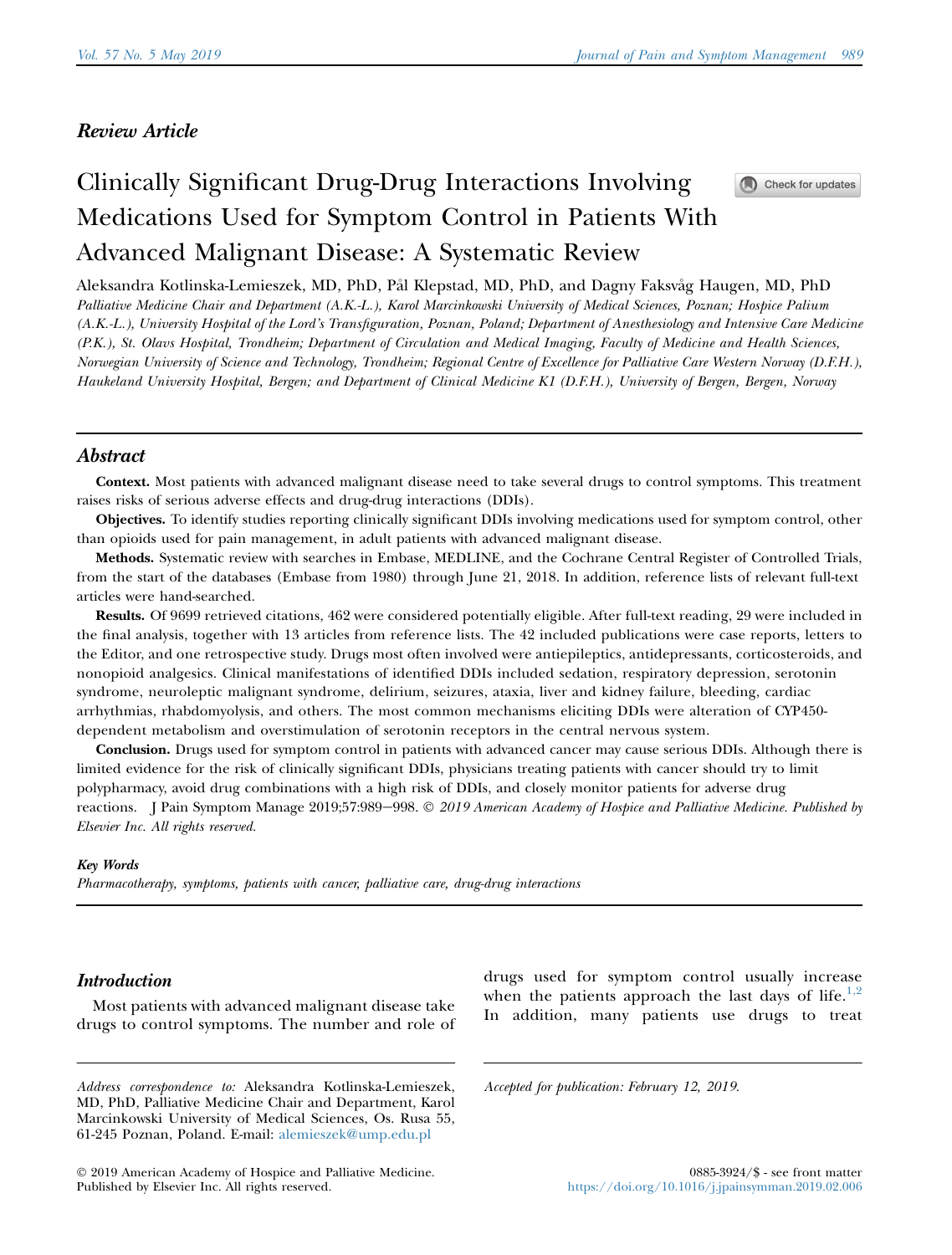<span id="page-1-0"></span>concomitant diseases, and some continue anticancer medications.<sup>[3,4](#page-7-0)</sup> The total number of drugs taken regularly equals or exceeds five, the criterion of polypharmacy, in more than 80% of patients with advanced cancer, and one in four patients take 10 or more drugs daily (criterion of hyperpolyphar- $\text{macy}$ ).<sup>[3,5,6](#page-7-0)</sup> This use of multiple medications raises the risk of serious adverse effects caused by drugdrug interactions (DDIs), which may be difficult to adequately diagnose and manage.

Multiple studies have demonstrated that patients with advanced cancer and other palliative care patients, including those in the last days of life, are exposed to a high number of potential DDIs. $3,7-12$  $3,7-12$ Published reports on clinically significant DDIs of opioids used for the treatment of pain in patients with cancer have been summarized in a systematic review<sup>13</sup>; however, clinical reports of significant DDIs of other classes of drugs used for symptom control in patients with cancer, as well as of opioids used for the treatment of symptoms other than pain, have not been systematically reviewed.

The aim of the present review is to identify studies reporting clinically significant DDIs involving medications used for symptom control, other than opioids used for pain management, in adult patients with advanced malignant disease.

#### **Methods**

#### Search Strategy

Systematic searches were performed in Embase and MEDLINE through OvidSP, from set up of the databases (Embase from 1980) until June 2018. The last day searched was June 21, 2018. The full search strategy for Embase is presented in [Supplementary Table 1](#page-10-0) (available online). Titles and abstracts of the retrieved citations were reviewed independently by two of the researchers (D. F. H. and A. K.-L.), and potentially relevant articles were read in full text (D. F. H. and A. K.-L.). In cases of doubt or disagreement, articles were reassessed by all three investigators (D. F. H., A. K.-L., and P.K.). In addition, reference lists of all the articles read in full text were hand-searched for relevant articles.

A flow chart showing the selection of included articles is presented in Figure 1.

#### Inclusion Criteria

1. Publications reporting clinically significant DDIs involving drugs used for symptom control, excluding opioids used for pain management, in adult patients with advanced malignant disease, as assessed by the authors of the article (irrespective of whether symptoms were related to cancer or comorbidities)



Fig. 1. PRISMA flow chart showing the selection of articles.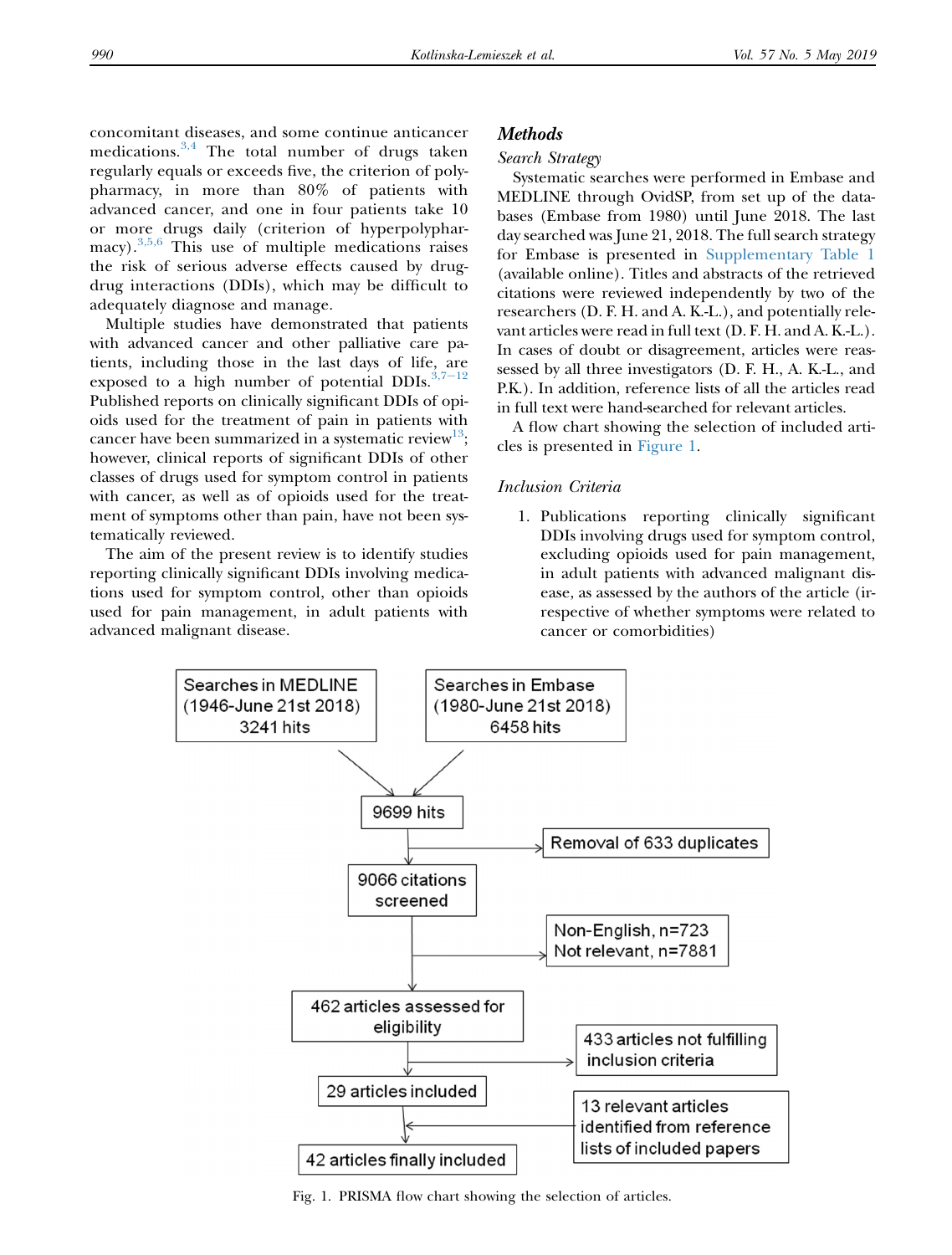- 2. Any type of publication: randomized controlled trial, other controlled study, observational study, case report, case series, or letter to the Editor, except for publications available only in abstract form
- 3. Publications in English language

#### Exclusion Criteria

1. Only pharmacokinetic investigations (no clinical outcome)

#### Content Analysis

The identified publications were grouped according to pharmacological class of drugs involved in the reported DDI, clinical manifestation, and proposed mechanism underlying the DDI. The DDIs and underlying mechanisms were presented according to the interpretations made by the authors of the individual articles. All the DDIs were assessed using information in Lexicomp Drug Interaction Checker with respect to their severity, risk rating, and level of evidence.<sup>[14](#page-7-0)</sup>

#### Results

Of 9699 retrieved citations, 462 were considered potentially eligible. After full-text reading, 29 were included in the final analysis, together with 13 articles identified through hand-searching of reference lists [\(Fig. 1;](#page-1-0) [Table 1\)](#page-3-0).<sup>15-[52,54](#page-7-0)-57</sup> Fifteen of the articles were published in the period  $1978-2000$  and 27 in the period  $2001$ -June 2018. One of the case reports was supplemented by an erratum ([Table 1](#page-3-0)). $^{53}$  $^{53}$  $^{53}$ 

Of the 42 included publications, 30 were case reports presenting one or two relevant patients, 11 were letters to the Editor, and one was a retrospective study reporting four cases. No randomized controlled trials or other controlled studies were identified. In some publications, DDIs in both patients with cancer and patients with nonmalignant diseases were reported. From these publications, only cases of DDIs in patients with advanced malignant disease were included in the review. In total, the publications reported DDIs in 47 patients.

Of the identified DDIs, 24 (53.3%) were of major severity, 10 (22.2%) of moderate severity, and one  $(2.2\%)$  of minor severity.<sup>[14](#page-7-0)</sup> Ten of the DDIs identified (22.2%) were not included in the Lexicomp DDIs database [\(Table 1\)](#page-3-0).

#### Drugs Used for Symptom Control Involved in DDIs, and Clinical Manifestations of DDIs

Drugs most often involved were antiepileptics (23 cases) (phenytoin in particular) and antidepressants (10 cases) (mostly selective serotonin reuptake inhibitors). Some DDIs were reported by more than one publication. Twenty publications related to DDIs symptomatic drugs and oncologic agents [\(Table 1](#page-3-0)).<sup>15-[32,46,54](#page-7-0)</sup> The details of all DDIs are given in [Table 1](#page-3-0).

Most cases of DDIs identified resulted from increased toxicity of the drug used to relieve symptoms or of coadministered drugs. In nine cases, DDIs led to failure of treatment; for example, the recurrence of seizures in patients treated with an antiepileptic agent.

DDIs involving medications used for symptomatic treatment caused many different clinical manifestations: sedation and coma,  $20-27,33,40,41,54-56$  $20-27,33,40,41,54-56$  $20-27,33,40,41,54-56$  ataxia,  $19-25,38,39$  $19-25,38,39$  serotonin syndrome,  $42-45,47,49$  $42-45,47,49$  seizures,  $28-32,34$  $28-32,34$  liver and kidney failure, $15-17,52$  $15-17,52$  respiratory depression/ failure,  $40,41,54-56$  delirium,  $20,23,24,33,39$  bleeding,  $36,57$  visual impairment,  $^{23,38}$  $^{23,38}$  $^{23,38}$  cardiac arrhythmias,  $^{48}$  $^{48}$  $^{48}$  neuroleptic<br>malignant syndrome,  $^{51}$  rhabdomyolysis,  $^{46,50}$  and malignant syndrome, $51$ others.<sup>[18,20,26,27,35](#page-8-0)-38</sup>

#### Mechanisms Underlying DDIs of Drugs Used for Symptom Control

Thirty publications identified pharmacokinetic DDIs, and eight publications presented pharmacodynamic DDIs. Five publications reported a combination of both pharmacokinetic and pharmacodynamic DDIs [\(Table 1\)](#page-3-0).

The most common mechanisms eliciting pharmacokinetic DDIs were alteration of drug metabolism (30 studies), including 14 publications related to inhibition or induction of CYP2C9, CYP3A4, or CYP2C19 isoenzymes of cytochrome P450 and two studies related to glucuronidation. The other mechanisms of pharmacokinetic DDIs were proposed to be secondary to impaired absorption of drugs from the gastrointestinal tract, increased volume of distribution, displacement from protein binding sites, or decreased renal elimination.

Pharmacodynamic DDIs were caused by overstimulation of serotonin receptors in the central nervous system (five studies), inhibition of prostaglandin synthesis (three studies), as well as other and less clear mechanisms. In some publications, more than one mechanism underlying pharmacokinetic or pharmacodynamic DDIs was proposed [\(Table 1\)](#page-3-0).

#### DDIs of Nonopioid Analgesics

The present review identified only four publications demonstrating DDIs of nonopioid analgesics. $15-18$  $15-18$ Three publications reported DDIs from combined use of a nonsteroidal anti-inflammatory drug and methotrexate or cyclophosphamide. Three patients using indomethacin experienced methotrexate toxicity manifested as renal failure, $16,17$  and one patient had a possible DDI of indomethacin and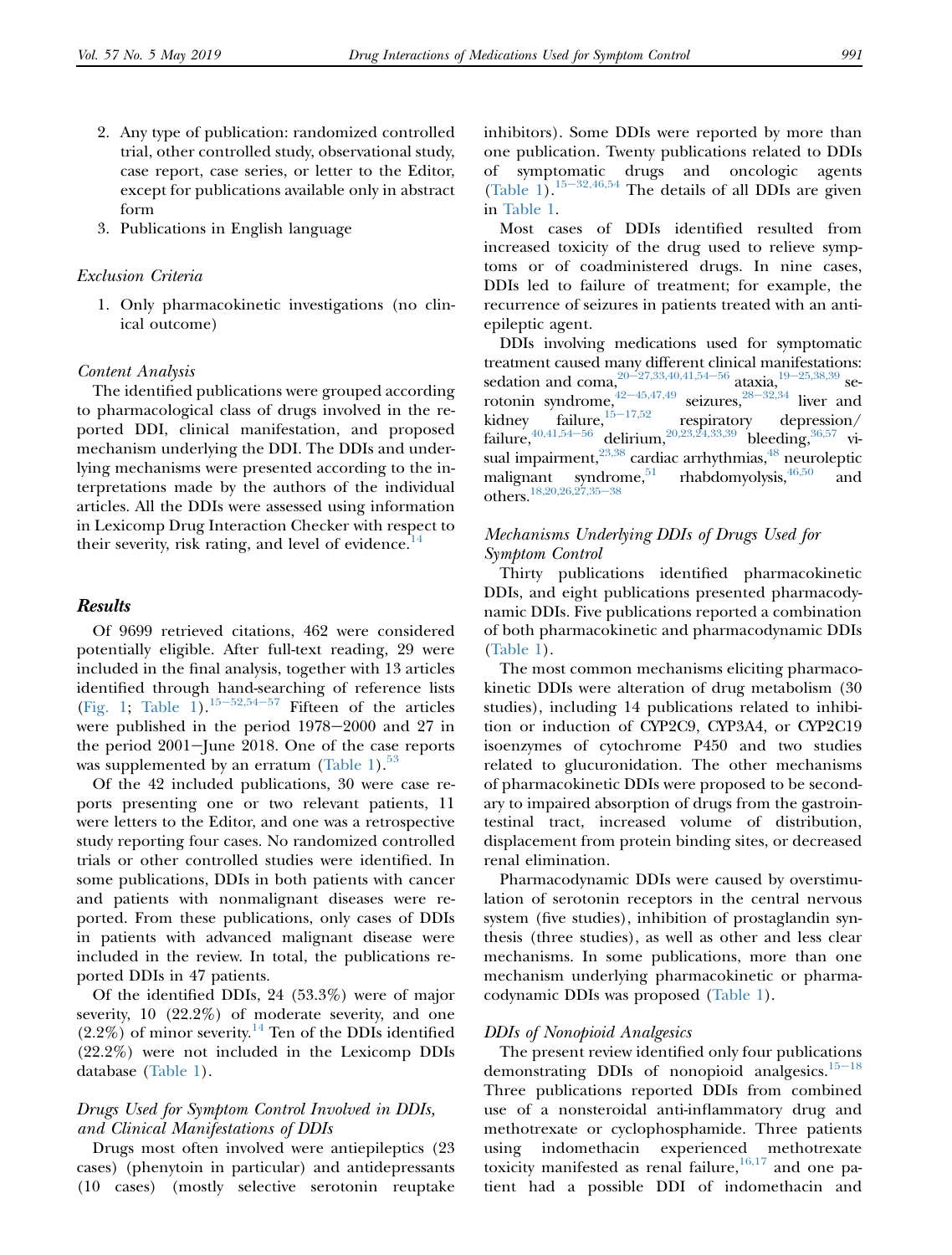<span id="page-3-0"></span>

|                                                                       | Drugs Coadministered                                                              | Overview of included I abilitations<br>Clinical Presentation | <b>Type</b><br>of DDI | Underlying Mechanism as<br>Proposed by the Authors                                                                                                                                                                          | Lexicomp Drug Interaction<br><b>Checker Assessment</b> |                        |                |
|-----------------------------------------------------------------------|-----------------------------------------------------------------------------------|--------------------------------------------------------------|-----------------------|-----------------------------------------------------------------------------------------------------------------------------------------------------------------------------------------------------------------------------|--------------------------------------------------------|------------------------|----------------|
| Author (Year) (Ref.), Study<br>Design                                 |                                                                                   |                                                              |                       |                                                                                                                                                                                                                             | Severity                                               | Reliability<br>Ratings | Risk<br>Rating |
| Weise et al. $(2009)^{15}$<br>Case report                             | Acetaminophen/levothyroxine/<br>sunitinib                                         | Fatal liver failure                                          | PD/PK                 | Hepatotoxic effect of<br>coadministered drugs,<br>competition of acetaminophen<br>and thyroxine for metabolic<br>pathways (glucuronidation and<br>sulfation), decline in nutritional<br>status after sunitinib reinitiation | ND                                                     | ND                     | ND             |
| Maiche et al. $(1986)^{16}$<br>Letter to the Editor                   | Indomethacin/methotrexate                                                         | Renal failure                                                | PD/PK                 | Inhibition of renal PG synthesis,<br>decrease of renal MTX<br>perfusion                                                                                                                                                     | Major                                                  | Good                   | $\mathbf D$    |
| Ellison and Servi $(1984)^{17}$<br>Case report                        | Indomethacin/methotrexate<br>(Patients 1 and 2)                                   | Fatal renal failure                                          | PD/PK                 | Inhibition of renal PG synthesis,<br>decreased renal clearance of<br><b>MTX</b>                                                                                                                                             | Major                                                  | Good                   | D              |
| Webberley and Murray (1989) <sup>18</sup><br>Case report              | Indomethacin/cyclophosphamide                                                     | Hyponatremia, water<br>intoxication                          | PD                    | Toxic effect, inhibition of PGs,<br>increased ADH activity                                                                                                                                                                  | ND                                                     | ND                     | ND             |
| Konishi <sup>et</sup> al. (2002) <sup>19</sup><br>Case report         | Phenytoin/doxifluridine (a<br>prodrug of 5FU)                                     | Phenytoin toxicity                                           | PК                    | Inhibition of CYP2C9                                                                                                                                                                                                        | Major                                                  | Fair                   | D              |
| Brickell et al. (2003) <sup>20</sup><br>Case report                   | Phenytoin/5FU/folinic acid<br>(Patient 1); phenytoin/<br>capecitabine (Patient 2) | Phenytoin toxicity                                           | PK                    | Inhibition of CYP2C9                                                                                                                                                                                                        | Major                                                  | Fair                   | D              |
| Kuruvilla and Mukherjee $(2011)^{21}$<br>Letter to the Editor         | Phenytoin/5FU                                                                     | Phenytoin toxicity                                           | PK                    | Inhibition of CYP2C9                                                                                                                                                                                                        | Major                                                  | Fair                   | D              |
| Privitera and de los Rios la Rosa<br>$(2011)^{22}$                    | Phenytoin/capecitabine                                                            | Phenytoin toxicity                                           | PK                    | Inhibition of CYP2C9                                                                                                                                                                                                        | Major                                                  | Fair                   | D              |
| Case report<br>Ciftci et al. (2015) <sup>23</sup><br>Case report      | Phenytoin/capecitabine                                                            | Phenytoin toxicity                                           | PК                    | Inhibition of CYP2C9                                                                                                                                                                                                        | Major                                                  | Fair                   | D              |
| Levy $(2007)^{24}$<br>Letter to the Editor                            | Phenytoin/temozolomide                                                            | Delirium; phenytoin<br>toxicity                              | PК                    | Inhibition of CYP2C9                                                                                                                                                                                                        | ND                                                     | ND                     | ND             |
| Grenader et al. (2007) <sup>25</sup><br>Case report                   | Phenytoin/erlotinib                                                               | Phenytoin toxicity                                           | PK                    | Inhibition of CYP2C9, increase in<br>unbound phenytoin                                                                                                                                                                      | Major                                                  | Fair                   | D              |
| Ohgami et al. (2016) <sup>26</sup><br>Case report                     | Phenytoin/erlotinib                                                               | Phenytoin toxicity                                           | PК                    | Inhibition of metabolism or<br>excretion of phenytoin                                                                                                                                                                       | Major                                                  | Fair                   | X              |
| Rabinowicz et al. (1995) <sup>27</sup><br>Case report                 | Phenytoin/tamoxifen                                                               | Phenytoin toxicity                                           | PК                    | Competition for the enzyme<br>system for metabolism                                                                                                                                                                         | Major                                                  | Good                   | D              |
| Neef and de Voogd-van der<br>Straaten $(1988)^2$<br>Case report       | Phenytoin, valproate sodium,<br>carbamazepine/cisplatin                           | Seizures                                                     | PK                    | Impaired absorption of<br>carbamazepine and valproate<br>sodium, increased metabolism<br>or volume of distribution of<br>phenytoin                                                                                          | ND                                                     | ND                     | ND             |
| Dofferhoff and Berendsen<br>$(1990)^{29}$<br>Letter to the Editor     | Phenytoin/carboplatin                                                             | Seizures                                                     | PK                    | Displacement of phenytoin from<br>protein-binding sites and<br>increased clearance                                                                                                                                          | Moderate                                               | Fair                   | $\mathbf C$    |
| Bollini et al. (1983) <sup>30</sup><br>Case report                    | Phenytoin/vinblastine and<br>methotrexate                                         | Seizures                                                     | PК                    | Impairment of phenytoin<br>absorption                                                                                                                                                                                       | Major                                                  | Fair                   | D              |
| Veldhorst-Janssen et al. (2004) <sup>31</sup><br>Letter to the Editor | Phenytoin/folinic acid (tegafur/<br>uracil/calcium folinate therapy)              | Seizures                                                     | PК                    | Increased phenytoin metabolism                                                                                                                                                                                              | Moderate                                               | Fair                   | C              |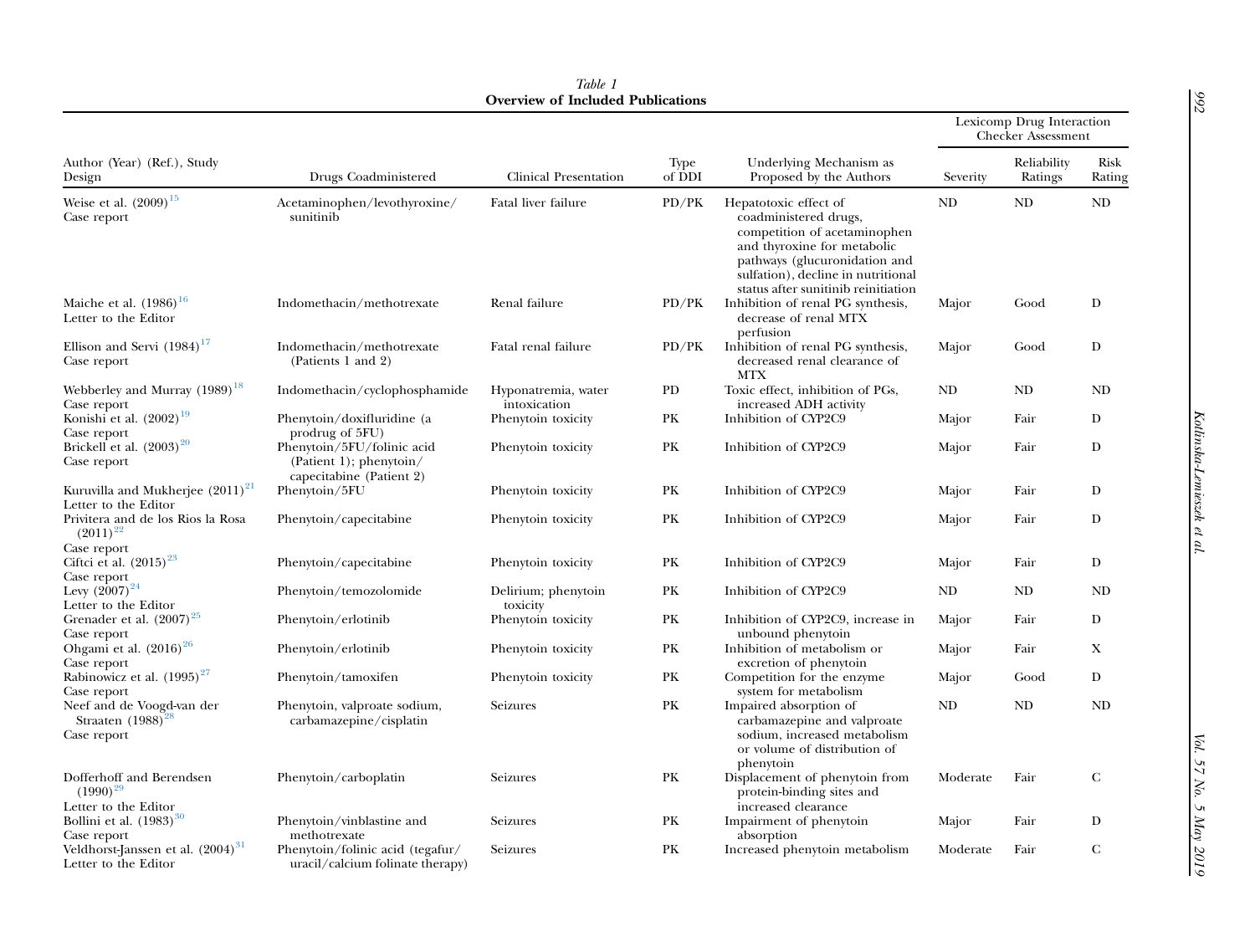| Gattis and May (1996) <sup>32</sup><br>Case report                                | Phenytoin/dexamethasone,<br>cisplatin         | Seizures                                          | PK    | Increased phenytoin metabolism                                                                                                                                        | Moderate | Fair      | $\mathbf C$ |
|-----------------------------------------------------------------------------------|-----------------------------------------------|---------------------------------------------------|-------|-----------------------------------------------------------------------------------------------------------------------------------------------------------------------|----------|-----------|-------------|
| McLelland and Jack (1978) <sup>33</sup><br>Letter to the Editor                   | Phenytoin/dexamethasone                       | Decreased dexamethasone<br>efficacy               | PK    | Increased dexamethasone<br>metabolism                                                                                                                                 | Major    | Fair      | D           |
| Recuenco et al. $(1995)^{34}$<br>Letter to the Editor                             | Phenytoin/dexamethasone                       | Decreased phenytoin and<br>dexamethasone efficacy | PK    | Increased metabolism of<br>phenytoin and dexamethasone,<br>displacement of phenytoin from<br>binding sites                                                            | Major    | Fair      | D           |
| Arbiser et al. (1993) <sup>35</sup><br>Case report                                | Phenytoin/dexamethasone,<br>cimetidine        | Thrombocytopenia                                  | PD/PK | Thrombocytopenic action of<br>cimetidine and phenytoin<br>intermediates, alteration of<br>phenytoin metabolism leading<br>to increased levels of phenytoin<br>epoxide | Major    | Fair      | D           |
| Miranda et al. $(2011)^{36}$<br>Retrospective study                               | Phenytoin/warfarin                            | Deep venous thrombosis                            | PK    | Increased warfarin metabolism                                                                                                                                         | Major    | Fair      | D           |
| Page et al. (1998) <sup>37</sup><br>Case report                                   | Valproic acid/lamotrigine                     | Fatal toxic epidermal<br>necrolysis               | PK    | Inhibition of lamotrigine<br>glucuronidation                                                                                                                          | Major    | Excellent | D           |
| Oles et al. (1989) <sup>38</sup><br>Case report                                   | Carbamazepine/propoxyphene                    | Carbamazepine toxicity                            | PK    | Inhibition of CYP450-mediated<br>metabolism                                                                                                                           | ND       | <b>ND</b> | ND          |
| Hirschfeld and Jarosinski (1993) <sup>39</sup><br>Letter to the Editor            | Carbamazepine/terfenadine                     | Confusion, hallucinations,<br>nausea and ataxia   | PK    | Displacement of carbamazepine<br>from protein binding                                                                                                                 | ND       | <b>ND</b> | <b>ND</b>   |
| Benitez-Rosario and<br>Gómez-Ontañón (2006) <sup>40</sup><br>Letter to the Editor | Carbamazepine(discontinued)/<br>methadone     | Coma and respiratory<br>depression                | PK    | Disappearance of carbamazepine<br>inducer effect on CYP3A4                                                                                                            | Moderate | Fair      | $\mathbf C$ |
| Upadhyay et al. $(2008)^{41}$<br>Case report                                      | Amitriptyline/morphine                        | Coma and respiratory<br>depression                | PD/PK | Sedative effect, delayed morphine<br>metabolism                                                                                                                       | Major    | Fair      | D           |
| Rang et al. (2008) <sup>42</sup><br>Case report                                   | Paroxetine/fentanyl                           | Serotonin syndrome                                | PD    | Hyperstimulation of serotonin<br>receptors                                                                                                                            | Major    | Fair      | $\mathbf C$ |
| Walter et al. $(2012)^{43}$<br>Case report                                        | Citalopram/oxycodone                          | Serotonin syndrome                                | PD    | Hyperstimulation of serotonin<br>receptors                                                                                                                            | Major    | Fair      | $\mathbf C$ |
| Bergeron et al. (2005) <sup>44</sup><br>Case report                               | Citalopram, trazodone/linezolid               | Serotonin syndrome                                | PD    | Hyperstimulation of serotonin<br>receptors                                                                                                                            | Major    | Fair      | D           |
| Levin et al. $(2008)^{45}$<br>Case report                                         | Citalopram/fluconazole                        | Serotonin syndrome                                | PK    | Inhibition of CYP2C19 and<br>CYP <sub>3</sub> A <sub>4</sub>                                                                                                          | Moderate | Fair      | D           |
| Richards et al. (2003) <sup>46</sup>                                              | Citalopram/irinotecan                         | Rhabdomyolysis                                    | PK    | Inhibition of CYP3A4                                                                                                                                                  | ND       | <b>ND</b> | <b>ND</b>   |
| Case report<br>Kirschner and Donovan $(2010)^{47}$<br>Case report                 | Escitalopram/fentanyl                         | Serotonin syndrome                                | PD    | Hyperstimulation of serotonin<br>receptors                                                                                                                            | Major    | Fair      | $\mathbf C$ |
| Walker et al. $(2003)^{48}$                                                       | Sertraline, midazolam, fentanyl/<br>methadone | Torsades de pointes                               | PK    | Interference with methadone<br>metabolism                                                                                                                             | Moderate | Fair      | $\mathbf C$ |
| Case report<br>Strouse et al. $(2006)^{49}$                                       | Duloxetine/linezolid                          | Serotonin syndrome                                | PD    | Hyperstimulation of serotonin                                                                                                                                         | Major    | Fair      | D           |
| Letter to the Editor<br>Karnik and Maldonado (2005) <sup>50</sup>                 | Nefazodone/simvastatin                        | Rhabdomyolysis                                    | PK    | receptors<br>Inhibition of CYP3A4                                                                                                                                     | Major    | Good      | X           |
| Case report<br>Morita et al. $(2004)^{51}$<br>Case report                         | Haloperidol/fentanyl                          | Neuroleptic malignant<br>syndrome                 | PD    | Antagonism at dopamine<br>receptors, modification of<br>dopamine metabolism<br>(fentanyl)                                                                             | ND       | ND        | ND          |
| Motta et al. (2015, 2016) <sup>52,53</sup><br>Case report                         | Haloperidol/voriconazole                      | Hepatotoxicity                                    | PK    | Inhibition of CYP3A4 (patient a<br>slow metabolizer of CYP2C19)                                                                                                       | Moderate | Fair      | D           |

(Continued)

 $\frac{993}{2}$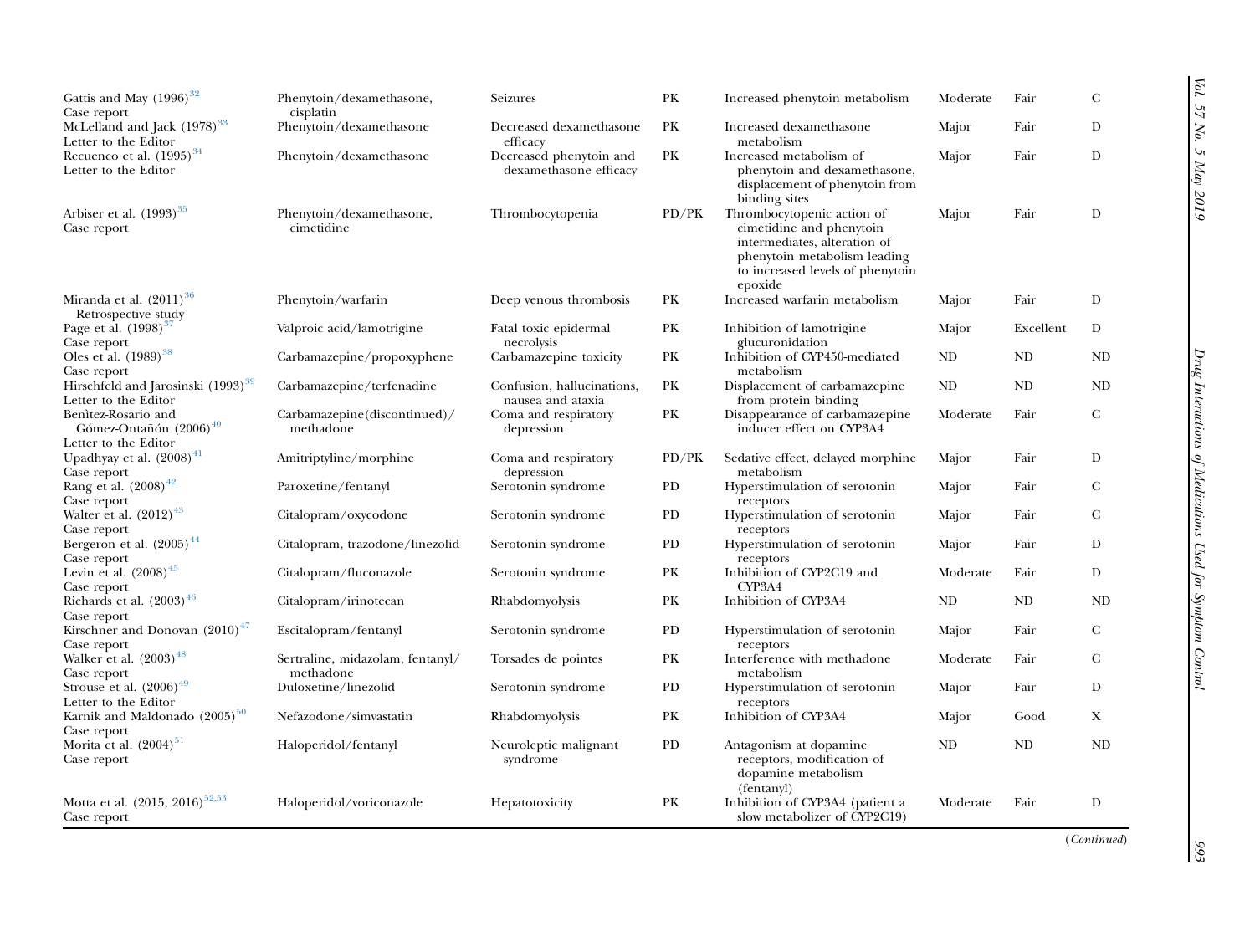|                                                                                                                                                                                                                                                                                                                              |                                                 |                                                              |                |                                                                                                                                                                                                             |          | Lexicomp Drug Interaction<br>Checker Assessment |                |
|------------------------------------------------------------------------------------------------------------------------------------------------------------------------------------------------------------------------------------------------------------------------------------------------------------------------------|-------------------------------------------------|--------------------------------------------------------------|----------------|-------------------------------------------------------------------------------------------------------------------------------------------------------------------------------------------------------------|----------|-------------------------------------------------|----------------|
| Author (Year) (Ref.), Study<br>Design                                                                                                                                                                                                                                                                                        | Drugs Coadministered                            | Clinical Presentation                                        | of DDI<br>Type | Underlying Mechanism as<br>Proposed by the Authors                                                                                                                                                          | Severity | Reliability<br>Ratings                          | Rating<br>Risk |
| Bossaer and Chakraborty (2017) <sup>54</sup><br>Case report                                                                                                                                                                                                                                                                  | Diazepam/idelalisib                             | (lethargic), respiratory<br>Altered mental status<br>failure | PK             | Inhibition of CYP3A4                                                                                                                                                                                        | Major    | Fair                                            |                |
| Miranda et al. (2011) <sup>36</sup><br>Retrospective study                                                                                                                                                                                                                                                                   | Dexamethasone/captopril                         | Arterial hypertension                                        | Eq             | Sodium retention                                                                                                                                                                                            | Ê        | £                                               | £              |
| Miranda et al. (2011) <sup>36</sup><br>Retrospective study                                                                                                                                                                                                                                                                   | Dexamethasone/acetylsalicylic<br>acid           | A gastric bleeding ulcer                                     | Eq             | Overlapping toxicities to GI<br>system                                                                                                                                                                      | Moderate | Good                                            | Ō              |
| Gasche et al. (2004) <sup>55</sup><br>Case report                                                                                                                                                                                                                                                                            | ್ರ<br>Codeine/clarithromycin an<br>voriconazole | Coma and respiratory<br>depression                           | PK             | an ultrarapid metabolizer of<br>Inhibition of CYP3A4 (patient<br>$\text{CYP2D6}$                                                                                                                            | Moderate | Fair                                            | U              |
| Sorkin and Ogawa (1983) <sup>56</sup><br>Case report                                                                                                                                                                                                                                                                         | Cimetidine/methadone                            | Coma and respiratory<br>depression                           | PK             | Inhibition of methadone<br>metabolism                                                                                                                                                                       | Minor    | Fair                                            | ≏              |
| Miranda et al. (2011) <sup>36</sup><br>Retrospective study                                                                                                                                                                                                                                                                   | Omeprazole/warfarin                             | Upper digestive<br>hemorrhage                                | PK             | metabolism of warfarin<br>Inhibition of hepatic                                                                                                                                                             | Moderate | Good                                            | Ō              |
| Stöllberger et al. (2012) <sup>57</sup><br>Letter to the Editor                                                                                                                                                                                                                                                              | Loperamide/dabigatran                           | Gross hematuria                                              | PK             | Increased enteral absorption<br>of dabigatran                                                                                                                                                               | â        | $\frac{1}{2}$                                   | £              |
| macokinetic; CYP2C19, CYP2D6, CYP2D6, CYP3A4 = cytochrome P450 isoenzymes 2C9, 2C9, 2C9, 32A4 (respectively), PGs = prostaglandins; ADH = antidiuretic hormone; Ref., reference; Risk ratings: B = no action<br>needed, $C =$ monitor therapy, $D =$ consider therapy modification, $X =$ avoid combination; $ND =$ no data. |                                                 |                                                              |                | DDI = drug-drug interaction; NSAIDs = nonsteroidal anti-inflammatory drugs; SFU = 5-fluorouracil; MTX = methotrexate; CNS = central nervous system; GI = gastrointestinal; PD = pharmacodynamic; PK = phar- |          |                                                 |                |

#### DDIs of Antiepileptics

Twenty-two publications in the present review con-cerned antiepileptic drugs.<sup>19-[40](#page-8-0)</sup> Eighteen of them referred to phenytoin and five to other antiepileptic drugs: carbamazepine, valproic acid, and lamotrigine [\(Table 1](#page-3-0)). Nine studies reported phenytoin toxicity associated with elevation of its serum concentration above therapeutic range, which manifested as drowsiness, weak[ness,](#page-8-0) and unsteady gait/ataxia among other symptoms.<sup>19-27</sup> One case reported thrombocytopenia proposed to be secondary to an interaction involving phenytoin, dexamethasone, and cimetidine.<sup>[35](#page-8-0)</sup>

In contrast, six cases reported seizures associated with subtherapeutic serum levels of phenytoin.<sup>28-[32,34](#page-8-0)</sup> Three publications presented patients with brain tumors in whom the coadministration of phenytoin and dexamethasone produced diminished efficacy of the treatment, resulting in worsening of the patients' neurologic condition. $32-34$  $32-34$  One case report referred to a patient in whom coadministration of warfarin and phenytoin resulted in anticoagulation failure.<sup>30</sup>

The remaining reports on DDIs associated with the use of antiepileptics were publications reporting single cases of fatal toxic epidermal necrolysis caused by combined use of lamotrigine and valproate sodium, carbamazepine toxicity secondary to concurrent use with propoxyphene or terfenadine, and methadoneinduced respira[tory d](#page-8-0)epression after carbamazepine discontinuation. $37-40$ 

# DDIs of Antidepressants

Ten publications in the present review reported DDIs of antidepressant medications: citalopram/escitalopram (five studies), sertraline, paroxetine, duloxetine, amitri[ptyline](#page-8-0), trazodone, and nefazodone (one study each). $41-50$  Six of these studies reported DDIs resulting in serotonin toxicity in patients with the antidepressant coadministered with medications modifying serotonergic activity in the central nervous system (opioids, linezolid) or inhibiting the meta-<br>bolism of citalopram (fluconazole). $^{42-45,47,49}$  $^{42-45,47,49}$  $^{42-45,47,49}$  Two publications presented DDIs of antidepressant drugs manifested as rhabdomyolysis. $46,50$  One of these cases was believed to be a consequence of coadministration of the selective serotonin reuptake inhibitor citalopram and irinotecan, two drugs competing for CYP3A4-mediated metabolism. Another case report presented rhabdomyolysis as a consequence of inhibition of simvastatin metabolism secondary to nefazodone, a strong CYP3A4 inhibitor. One publication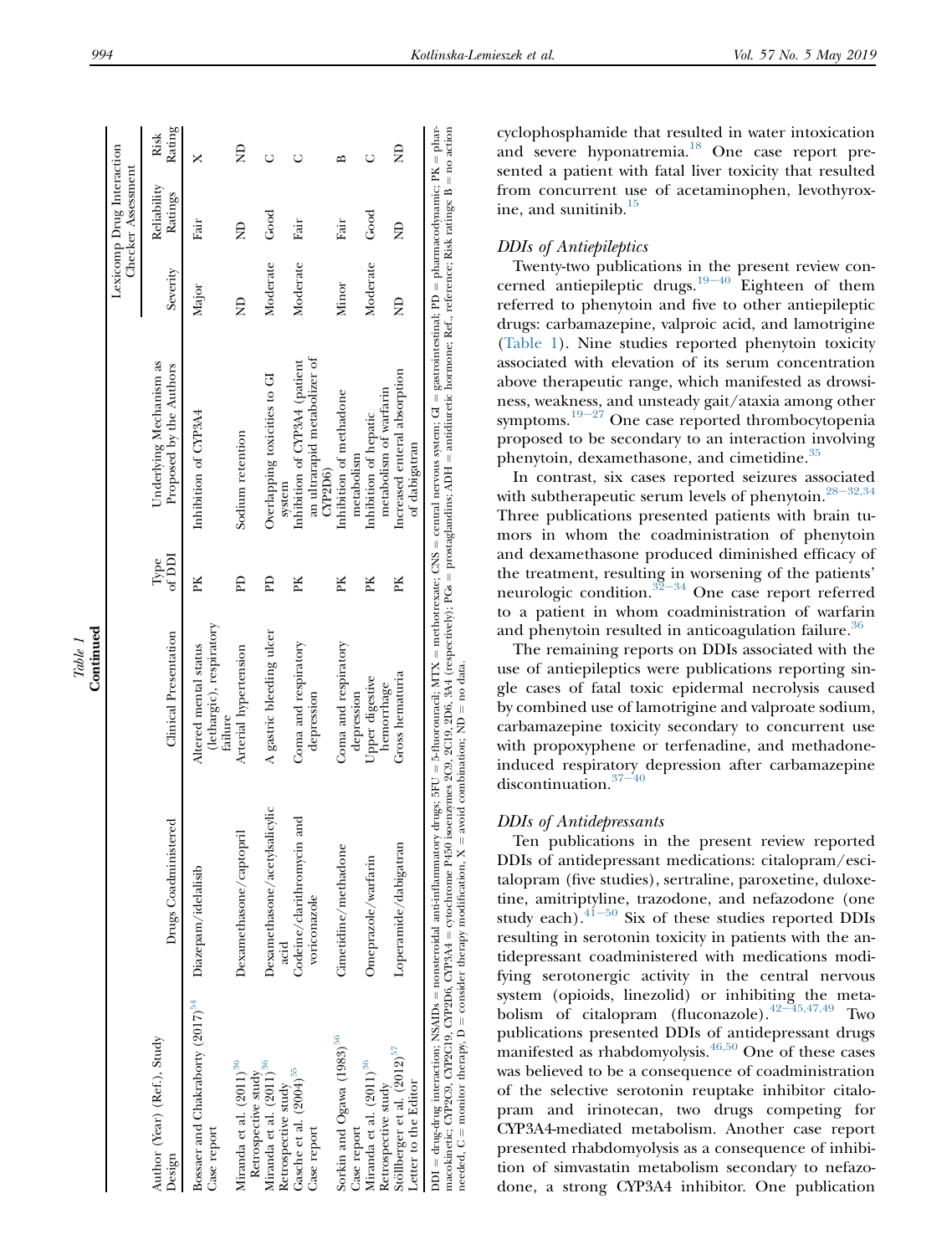reported a DDI manifested as opioid overdose in a patient in whom amitriptyline was coadministered with morphine.<sup>[41](#page-8-0)</sup> Sertraline combined with midazolam and fentanyl, three substrates of CYP3A4, were also associated with a DDI involving methadone, which led to torsades de pointes.<sup>[48](#page-8-0)</sup>

#### DDIs of Antipsychotics

Only two cases of DDIs involving haloperidol were identified in the present review.<sup>[51,52](#page-8-0)</sup> One of these publications reported a case of neuroleptic malignant syndrome in a patient who was given haloperidol and fentanyl.[51](#page-8-0) Another report presented a possible pharmacokinetic DDI of voriconazole (metabolized in the liver through isoenzyme CYP2C19 of CYP450 and to a lesser extent by CYP2C9 and CYP3A4) and haloperidol (a weak CYP3A4 inhibitor) that resulted in hepatotoxicity in a slow metabolizer of CYP2C19. $52$ 

#### DDIs of Corticosteroids

Five of the i[nclud](#page-8-0)ed publications referred to dexamethasone use. $32-36$  Four cases related to the concurrent use of the corticosteroid and phenytoin are described previously. Two other cases presented pharmacodynamic DDIs of dexamethasone and captopril and acetylsalicylic acid, respectively, which resulted in arterial hypertension and bleeding from gastric ulceration.<sup>[36](#page-8-0)</sup>

### DDIs of Other Medications Used for Symptomatic Treatment

We identified seven publications that reported DDIs of other drugs used for symptomatic treatment, including an opioid overdose caused by codeine used for cough concurrently with clarithromycin and voriconazole,<sup>55</sup> opioid overdose caused by concurrent use of methadone and cimetidine, $56$  altered mental status and respiratory failure caused by coadministration of diazepam and idelalisib, $54$  and two cases of bleeding reported to be secondary to the combined administration of drugs used for symptom control and anticoagulants (omeprazole and warfarin, and loperamide and dabigatran).<sup>36,57</sup> Two cases of DDIs with the possible contribution of cimetidine and midazolam are mentioned previously.  $35,48$ 

#### Quality of Evidence

The included studies have several limitations. Only case reports, letters to the Editor, and one retrospective study were identified [\(Table 1\)](#page-3-0). Most of the reports included in this review provided poor level of evidence as judged by Lexicomp Drug Interaction Checker<sup>[14](#page-7-0)</sup> (28 DDIs [62.2%] were assessed as having a fair level of evidence, six DDIs (13.3%) good level of evidence, and only one (2.2%) excellent evidence). Ten of the DDIs identified (22.2%) were not included in the DDIs database [\(Table 1\)](#page-3-0).

#### **Discussion**

Drugs used for symptom control represent multiple classes of medications with variable and complex mechanisms of action and pharmacokinetics. Most of these drugs have potential for serious adverse effects and are known to interact with other medications. Patients with advanced malignant disease are prone to polypharmacy, frequent changes of coadministered drugs and doses, high incidence of organ failure, and numerous symptoms caused by the cancer. All these factors increase the risk for adverse effects due to DDIs. Still, this systematic review showed a limited number of reports of clinically significant DDIs in this patient population. Also, we were not able to find any systematic studies on the risk for such DDIs.

The most frequent drug classes involved were antiepileptics and antidepressants, and the most frequent DDI-related adverse effects were sedation, respiratory depression, serotonin syndrome and other neurologic complications/symptoms, and organ failure. As expected, some DDIs were related to pharmacokinetic interactions and some to pharmacodynamic synergism or antagonism. Owing to the lack of systematically obtained information, the literature can only point toward involved drug classes, symptoms, and mechanisms, while no quantification of the importance of each of these factors is possible.

The present review demonstrates that evidence for DDIs of drugs used for symptom control in patients with cancer (other than opioids used for pain treatment) is very limited. This result is consistent with our previously published review on DDIs of opioids used for pain treatment in patients with cancer. $^{13}$  $^{13}$  $^{13}$ Seven of the publications included in the present review of drugs used for symptom control were also part of the opioid DDI review because they concern interactions between opioids used for pain and another drugs used for symptom control. The unexpectedly low number of clinically significant DDIs of medications used for symptom control is in contrast to the huge number of potential DDIs specified in drug interaction checkers indicated for use in populations of patients with cancer and other palliative care patients. $7-12$  $7-12$ 

The results of this review demonstrate that current knowledge gives no insight into the actual risk for DDIs in patients with advanced cancer. On the one hand, there is certainly an under-reporting of such incidences, whereas on the other hand, symptoms in patients using two or more drugs may be caused by other factors than a DDI, for example, the disease itself, and erroneously be categorized as a DDI. The latter may be true for some of the proposed DDIs in this review, which seem to be less biologically plausible. Other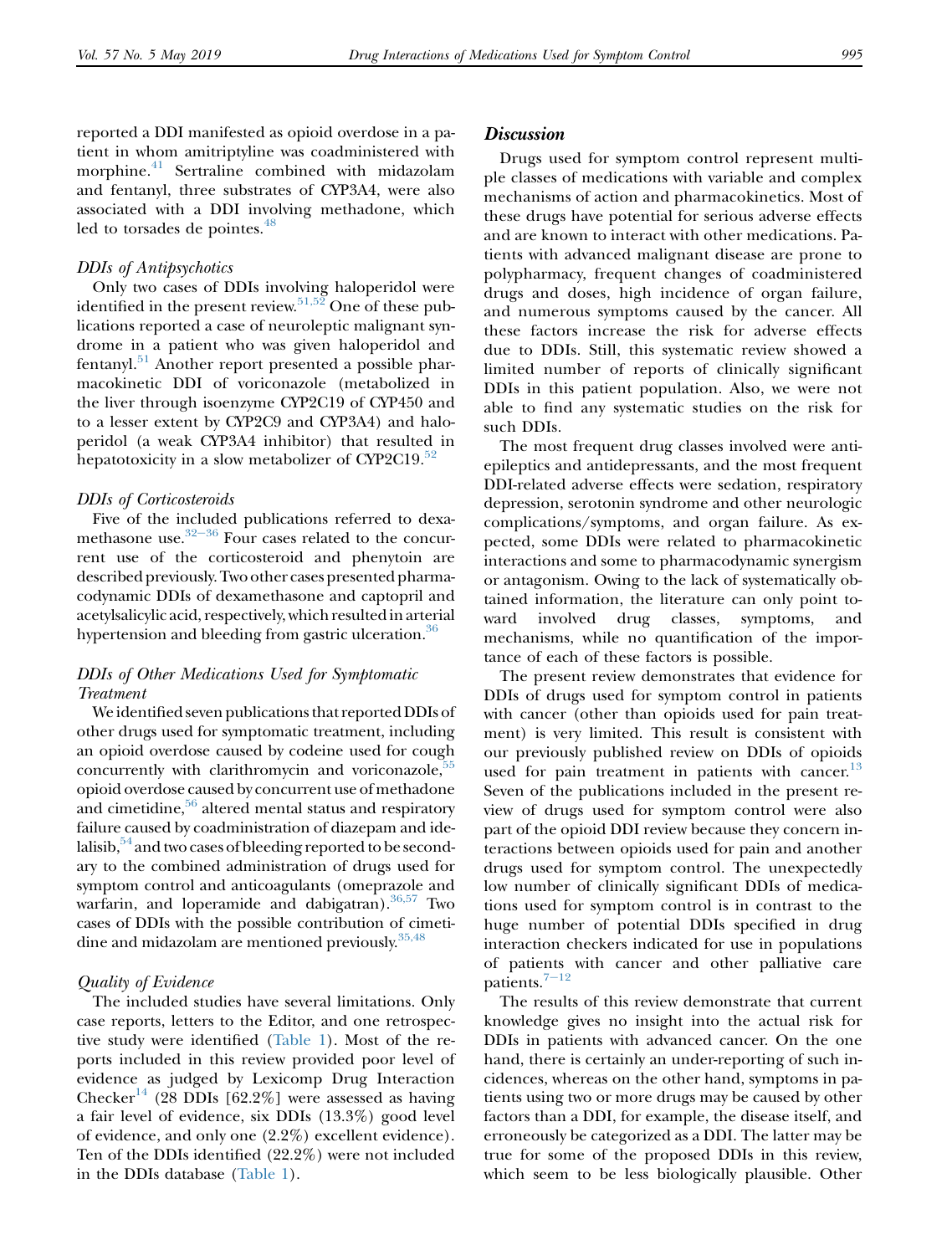<span id="page-7-0"></span>study designs such as prospective observational studies consecutively including patients who have a specific new drug added to an established drug regimen or including patients in whom one or more drugs are terminated when a certain adverse symptom is observed are needed; however, even in such studies, it could be difficult to address if adverse effects be related to combining Drug A and Drug B or stem from the drugs' effects, regardless of their coadministration. In fact, the ideal study would be to compare three groups-Drug A alone, Drug B alone, and Drug  $A + B$ —to observe if there are any DDI effects.

Studies on DDIs would also have to take into consideration genetic determinants affecting the studied interaction. Examples are variants causing poor and ultrarapid CYP2C19 and CYP2D6 metabolizers, reported to predispose to the DDIs in two of the studies included in the present review. $52,55$  Pharmacogenomics will become increasingly important as more factors are mapped and studied.<sup>5</sup>

Although the exact incidence of clinically significant DDIs is not established, clinicians have no doubt about the existence of DDIs as a clinically important entity. For lack of other information, clinicians must use their general knowledge about effects of different drug classes both to avoid and to suspect the presence of a DDI. Examples are to avoid, if possible, two drugs with serotonergic action and to carefully titrate a new drug with sedative effects in patients using an opioid. Moreover, an indisputable method to reduce the risk for DDIs is to reduce the number of medications. The literature shows that many patients with advanced disease receive unnecessary and/or futile drug treatments that either are unlikely to benefit them or entail a risk for adverse drug reactions that outweighs any beneficial effects. Drugs in these categories should be discontinued.<sup>3,6,9,59,60</sup>

In conclusion, this study demonstrates that drugs used for symptom control in patients with advanced cancer may cause serious DDIs with other drugs used to relieve symptoms, drugs used for the treatment of concomitant diseases, and anticancer medications; however, the current evidence for risk of DDIs involving drugs used to relieve symptoms is very limited and gives no precise estimates of risk. Still, physicians caring for patients with advanced cancer should cautiously plan drug treatments, limit polypharmacy, avoid drug combinations that theoretically have a high risk of DDIs, and closely monitor patients for adverse drug reactions.

#### Disclosures and Acknowledgments

The authors have no conflict of interest to declare. The authors thank Ingrid Riphagen and Iwona Stebner for help with electronic database searches.

#### References

1. Currow DC, Stevenson JP, Abernethy AP, Plummer J, Shelby-James TM. Prescribing in palliative care as death approaches. J Am Geriatr Soc  $2007;55:590-595$ .

2. Hui D, Li Z, Chisholm GB, Didwaniya N, Bruera E. Changes in medication profile among patients with advanced cancer admitted to an acute palliative care unit. Support Care Cancer Off J Multinatl Assoc Support Care Cancer 2015;23:427-432.

3. Kotlinska-Lemieszek A, Paulsen O, Kaasa S, Klepstad P. Polypharmacy in patients with advanced cancer and pain: a European cross-sectional study of 2282 patients. J Pain Symptom Manage  $2014;48:1145-1159$ .

4. Hui D, Elsayem A, Li Z, De La Cruz M, Palmer JL, Bruera E. Antineoplastic therapy use in patients with advanced cancer admitted to an acute palliative care unit at a comprehensive cancer center: a simultaneous care model. Cancer 2010;116:2036-2043.

5. Gnjidic D, Hilmer SN, Blyth FM, et al. High-risk prescribing and incidence of frailty among older communitydwelling men. Clin Pharmacol Ther  $2012;91:521-528$ .

6. LeBlanc TW, McNeil MJ, Kamal AH, Currow DC, Abernethy AP. Polypharmacy in patients with advanced cancer and the role of medication discontinuation. Lancet Oncol 2015;16:e333-e341.

7. Riechelmann RP, Zimmermann C, Chin SN, et al. Potential drug interactions in cancer patients receiving supportive care exclusively. J Pain Symptom Manage 2008;35:535-543.

8. Riechelmann RP, Moreira F, Smaletz O, Saad ED. Potential for drug interactions in hospitalized cancer patients. Cancer Chemother Pharmacol 2005;56:286-290.

9. Riechelmann RP, Tannock IF, Wang L, Saad ED, Taback NA, Krzyzanowska MK. Potential drug interactions and duplicate prescriptions among cancer patients. J Natl Cancer Inst 2007;99:592-600.

10. Riechelmann RP, Del Giglio A. Drug interactions in oncology: how common are they? Ann Oncol Off J Eur Soc Med Oncol 2009;20:1907-1912.

11. Gaertner J, Ruberg K, Schlesiger G, Frechen S, Voltz R. Drug interactions in palliative care-it's more than cytochrome P450. Palliat Med 2012;26:813-825.

12. Frechen S, Zoeller A, Ruberg K, Voltz R, Gaertner J. Drug interactions in dying patients: a retrospective analysis of hospice inpatients in Germany. Drug Saf 2012;35:  $745 - 758.$ 

13. Kotlinska-Lemieszek A, Klepstad P, Haugen DF. Clinically significant drug-drug interactions involving opioid analgesics used for pain treatment in patients with cancer: a systematic review. Drug Des Devel Ther 2015;9:5255-5267.

14. Lexicomp Online j Clinical Drug Information [Internet]. [cited 2018 Aug 30]. Available from: https:// www.wolterskluwercdi.com/lexicomp-online/.

15. Weise AM, Liu CY, Shields AF. Fatal liver failure in a patient on acetaminophen treated with sunitinib malate and levothyroxine. Ann Pharmacother 2009;43:761-766.

16. Maiche AG. Acute renal failure due to concomitant action of methotrexate and indomethacin. Lancet Lond Engl 1986;1:1390.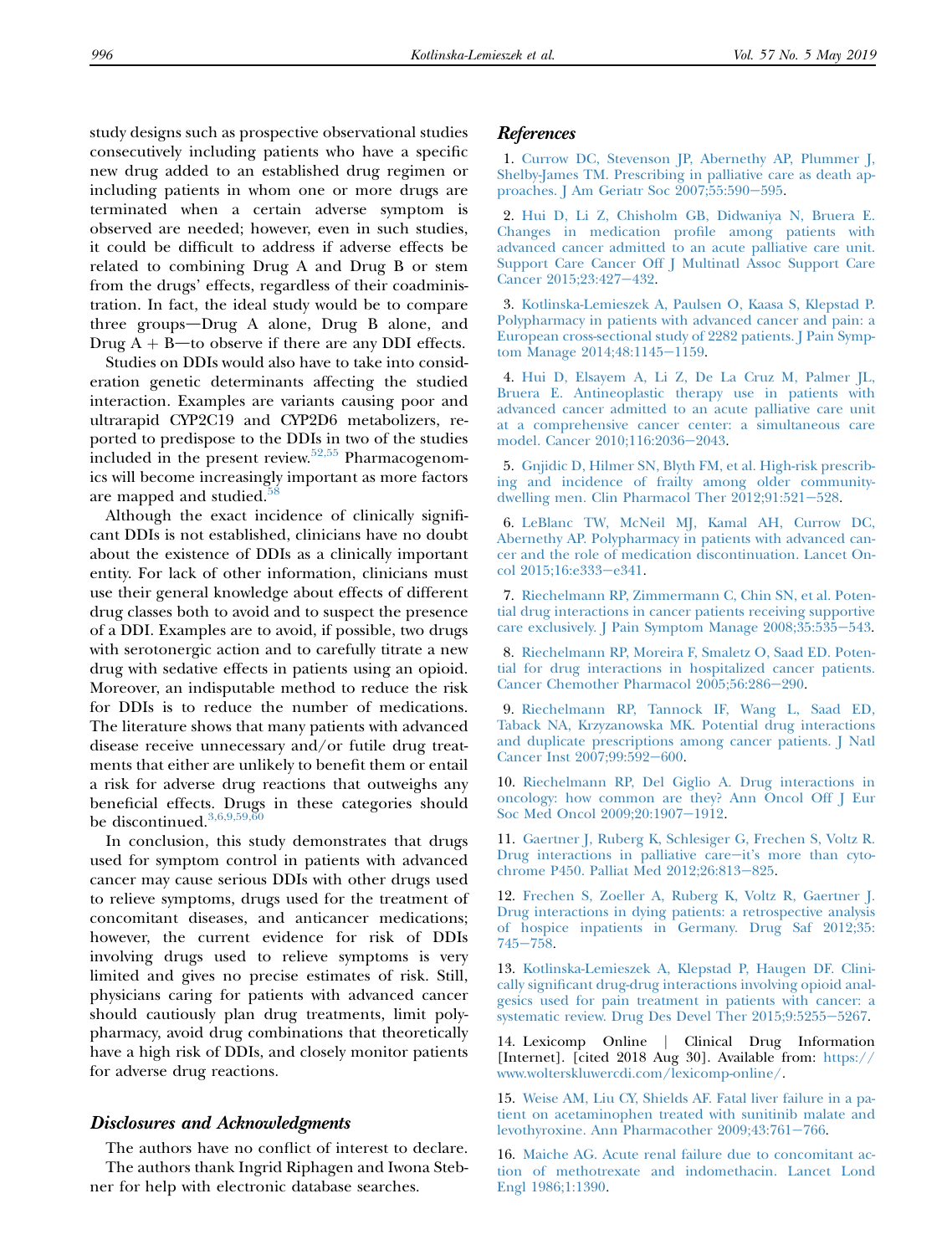<span id="page-8-0"></span>17. Ellison NM, Servi RJ. Acute renal failure and death following sequential intermediate-dose methotrexate and 5-FU: a possible adverse effect due to concomitant indomethacin administration. Cancer Treat Rep 1985;69:  $342 - 343.$ 

18. Webberley MJ, Murray JA. Life-threatening acute hyponatraemia induced by low dose cyclophosphamide and indomethacin. Postgrad Med J  $1989;65:950-952$ .

19. Konishi H, Morita K, Minouchi T, Nakajima M, Matsuda M, Yamaji A. Probable metabolic interaction of doxifluridine with phenytoin. Ann Pharmacother 2002;36: 831-834.

20. Brickell K, Porter D, Thompson P. Phenytoin toxicity due to fluoropyrimidines (5FU/capecitabine): three case reports. Br J Cancer  $2003;89:615-616$ .

21. Kuruvilla SM, Mukherjee SD. Phenytoin toxicity in a patient receiving 5-fluorouracil-based chemotherapy for metastatic colorectal cancer. Curr Oncol Tor Ont 2011;18:  $264 - 265$ .

22. Privitera M, de Los Ríos la Rosa F. Capecitabinephenytoin interaction is dose dependent with an unexpected time course. Anticancer Drugs 2011;22:1027-1029.

23. Ciftci R, Tas F, Karabulut S, Ciftci S. Combination of capecitabine and phenytoin may cause phenytoin intoxication: a case report. Am J Ther  $2015;22:el7$ -e19.

24. Levy M. Delirium likely caused by interaction between phenytoin and temozolomide. Psychosomatics 2007;48:  $359 - 360.$ 

25. Grenader T, Gipps M, Shavit L, Gabizon A. Significant drug interaction: phenytoin toxicity due to erlotinib. Lung Cancer Amst Neth 2007;57:404-406.

26. Ohgami M, Kaburagi T, Kurosawa A, Homma M. Drug interaction between erlotinib and phenytoin for brain metastases in a patient with nonsmall cell lung cancer. Lung Cancer Amst Neth 2016;101:9-10.

27. Rabinowicz AL, Hinton DR, Dyck P, Couldwell WT. High-dose tamoxifen in treatment of brain tumors: interaction with antiepileptic drugs. Epilepsia  $1995;36:513-515$ .

28. Neef C, de Voogd-van der Straaten I. An interaction between cytostatic and anticonvulsant drugs. Clin Pharmacol Ther 1988;43:372-375.

29. Dofferhoff AS, Berendsen HH, vd Naalt J, Haaxma-Reiche H, Smit EF, Postmus PE. Decreased phenytoin level after carboplatin treatment. Am J Med  $1990;89:247-248$ .

30. Bollini P, Riva R, Albani F, et al. Decreased phenytoin level during antineoplastic therapy: a case report. Epilepsia  $1983;24:75-78.$ 

31. Veldhorst-Janssen NML, Boersma HH, de Krom MCTFM, van Rijswijk REN. Oral tegafur/folinic acid chemotherapy decreases phenytoin efficacy. Br J Cancer 2004;90:745.

32. Gattis WA, May DB. Possible interaction involving phenytoin, dexamethasone, and antineoplastic agents: a case report and review. Ann Pharmacother 1996;30:  $520 - 526$ .

33. McLelland J, Jack W. Phenytoin/dexamethasone interaction: a clinical problem. Lancet Lond Engl 1978;1:  $1096 - 1097.$ 

34. Recuenco I, Espinosa E, García B, Carcas A. Effect of dexamethasone on the decrease of serum phenytoin concentrations. Ann Pharmacother 1995;29:935.

35. Arbiser JL, Goldstein AM, Gordon D. Thrombocytopenia following administration of phenytoin, dexamethasone and cimetidine: a case report and a potential mechanism. J Intern Med 1993;234:91-94.

36. Miranda V, Fede A, Nobuo M, et al. Adverse drug reactions and drug interactions as causes of hospital admission in oncology. J Pain Symptom Manage  $2011;42:342-353$ .

37. Page RL, O'Neil MG, Yarbrough DR, Conradi S. Fatal toxic epidermal necrolysis related to lamotrigine administration. Pharmacotherapy 1998;18:392-398.

38. Oles KS, Mirza W, Penry JK. Catastrophic neurologic signs due to drug interaction: Tegretol and Darvon. Surg Neurol 1989;32:144-151.

39. Hirschfeld S, Jarosinski P. Drug interaction of terfenadine and carbamazepine. Ann Intern Med 1993;118:  $907 - 908.$ 

40. Benítez-Rosario MA, Salinas Martín A, Gómez-Ontañón E, Feria M. Methadone-induced respiratory depression after discontinuing carbamazepine administration. J Pain Symptom Manage  $2006;32:99-100$ .

41. Upadhyay S, Jain R, Chauhan H, Gupta D, Mishra S, Bhatnagar S. Oral morphine overdose in a cancer patient antagonized by prolonged naloxone infusion. Am J Hosp Palliat Care  $2008;25:401-405$ .

42. Rang ST, Field J, Irving C. Serotonin toxicity caused by an interaction between fentanyl and paroxetine. Can J Anaesth J Can Anesth 2008;55:521-525.

43. Walter C, Ball D, Duffy M, Mellor JD. An unusual case of serotonin syndrome with oxycodone and citalopram. Case Rep Oncol Med 2012;2012:261787.

44. Bergeron L, Boule M, Perreault S. Serotonin toxicity associated with concomitant use of linezolid. Ann Pharmacother 2005;39:956-961.

45. Levin TT, Cortes-Ladino A, Weiss M, Palomba ML. Lifethreatening serotonin toxicity due to a citalopramfluconazole drug interaction: case reports and discussion. Gen Hosp Psychiatry 2008;30:372-377.

46. Richards S, Umbreit JN, Fanucchi MP, Giblin J, Khuri F. Selective serotonin reuptake inhibitor-induced rhabdomyolysis associated with irinotecan. South Med J 2003;96:  $1031 - 1033.$ 

47. Kirschner R, Donovan JW. Serotonin syndrome precipitated by fentanyl during procedural sedation. J Emerg Med  $2010;38:477-480.$ 

48. Walker PW, Klein D, Kasza L. High dose methadone and ventricular arrhythmias: a report of three cases. Pain 2003;  $103:321-324.$ 

49. Strouse TB, Kerrihard TN, Forscher CA, Zakowski P. Serotonin syndrome precipitated by linezolid in a medically ill patient on duloxetine. J Clin Psychopharmacol 2006;26: 681-683.

50. Karnik NS, Maldonado JR. Antidepressant and statin interactions: a review and case report of simvastatin and nefazodone-induced rhabdomyolysis and transaminitis. Psychosomatics 2005;46:565-568.

51. Morita T, Shishido H, Tei Y, Inoue S, Nagayama K. Neuroleptic malignant syndrome after haloperidol and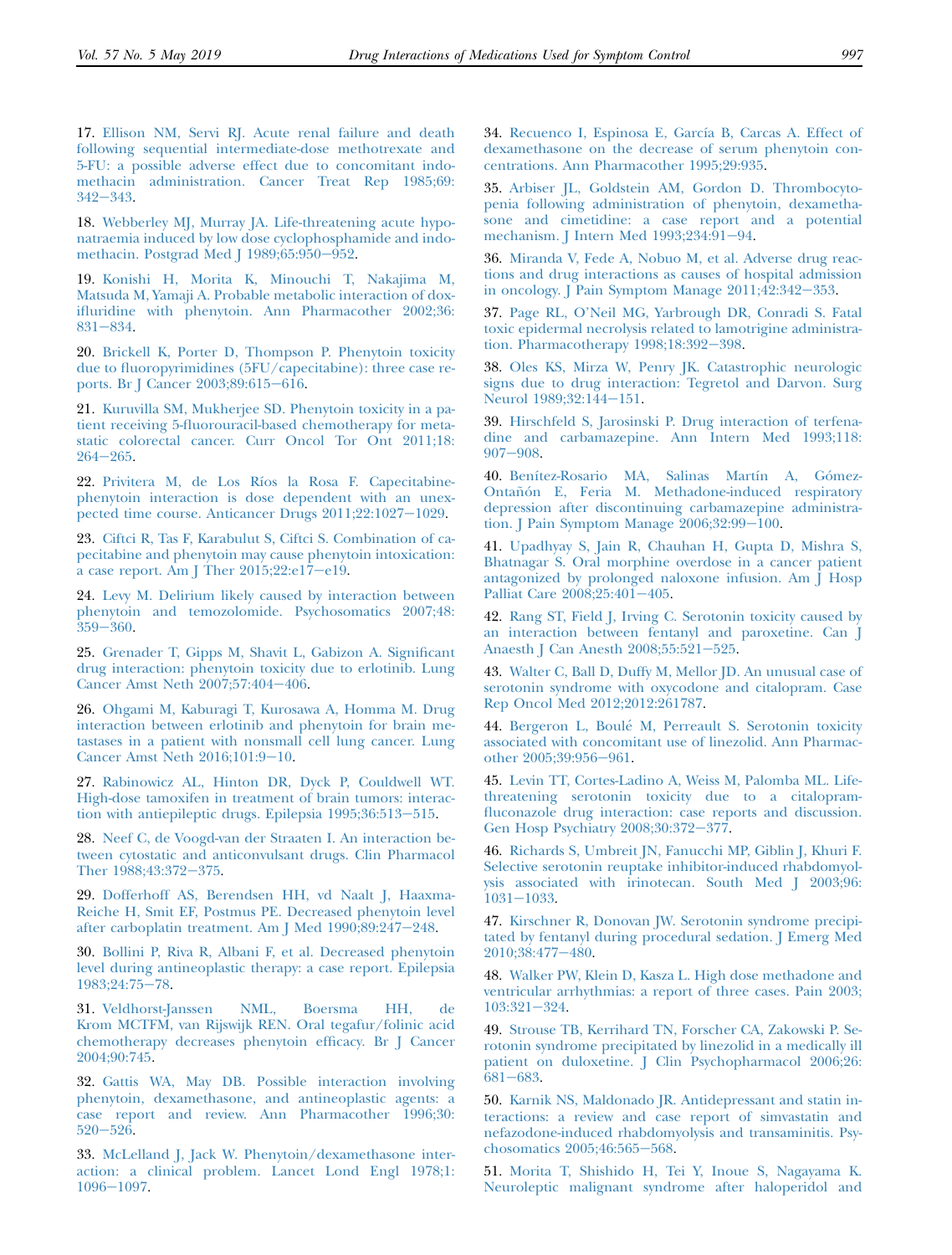<span id="page-9-0"></span>fentanyl infusion in a patient with cancer with severe mineral imbalance. J Palliat Med  $2004;7:861-864$ .

52. Motta I, Calcagno A, Baietto L, D'Avolio A, De Rosa FG, Bonora S. A probable drug-to-drug interaction between voriconazole and haloperidol in a CYP2C19 poor metabolizing patient. [corrected]. Infez Med Riv Period Eziologia Epidemiol Diagn Clin E Ter Delle Patol Infett 2015;23:367-369.

53. Motta I, Calcagno A, Baietto L, D'Avolio A, De Rosa FG, Bonora S. Erratum: a probable drug-to-drug interaction between voriconazole and haloperidol in a slow metabolizer of CYP2C19 patient. Infez Med Riv Period Eziologia Epidemiol Diagn Clin E Ter Delle Patol Infett 2016;24:89.

54. Bossaer JB, Chakraborty K. Drug interaction between idelalisib and diazepam resulting in altered mental status and respiratory failure. J Oncol Pharm Pract Off Publ Int Soc Oncol Pharm Pract 2017;23:470-472.

55. Gasche Y, Daali Y, Fathi M, et al. Codeine intoxication associated with ultrarapid CYP2D6 metabolism. N Engl J Med 2004;351:2827-2831.

56. Sorkin EM, Ogawa GS. Cimetidine potentiation of narcotic action. Drug Intell Clin Pharm 1983;17:60-61.

57. Stöllberger C, Rakusan S, Wimpissinger FT, Finsterer J. Spontaneous gross haematuria during dabigatran therapy for secondary stroke prevention. Thromb Haemost 2012; 108:579-581.

58. PharmGKB [Internet]. PharmGKB. [cited 2018 Nov 17]. Available from: https://www.pharmgkb.org/.

59. Lindsay J, Dooley M, Martin J, Fay M, Kearney A, Barras M. Reducing potentially inappropriate medications in palliative cancer patients: evidence to support deprescribing approaches. Support Care Cancer Off J Multinatl Assoc Support Care Cancer 2014;22:1113-1119.

60. Riechelmann RP, Krzyzanowska MK, Zimmermann C. Futile medication use in terminally ill cancer patients. Support Care Cancer Off J Multinatl Assoc Support Care Cancer  $2009;17:745-748.$